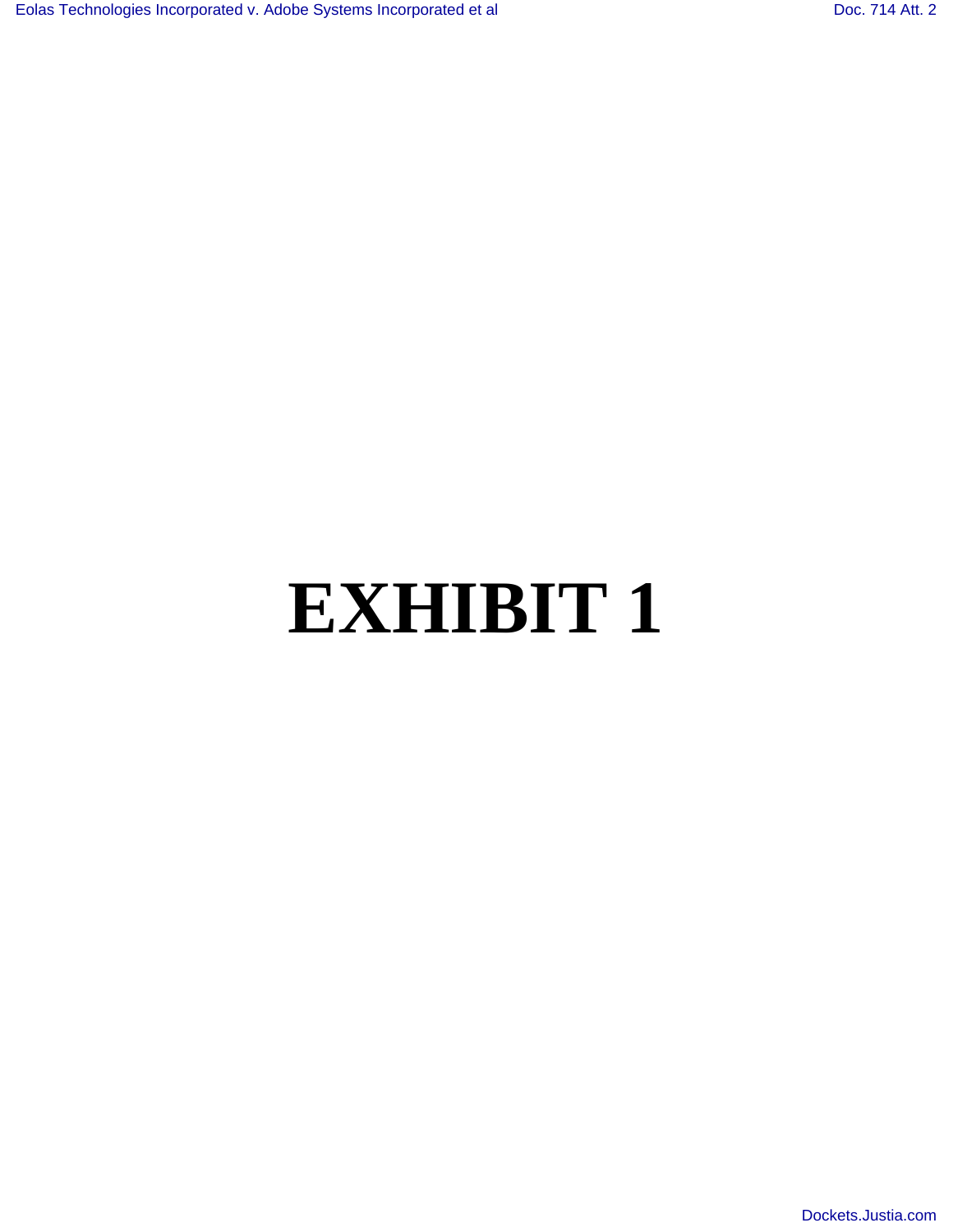## **MCKOOL SMITH**

Josh Budwin Direct Dial: (512) 692-8727 jbudwin@mckoolsmith.com A PROFESSIONAL CORPORATION • ATTORNEYS  $300$  West  $6<sup>th</sup>$  Street Suite 1700 Austin, Texas 78701

Telephone: (512) 692-8700 Telecopier: (512) 692-8744

July 28, 2010

## **VIA E-MAIL TO ALL OUTSIDE COUNSEL OF RECORD**

RE: *Eolas Technologies Incorporated v. Adobe Systems, Inc., et. al*; Civil Action No. 6:09-CV-00446-LED; United District Court of Texas; Eastern District.

Dear Counsel:

 The Agreed Discovery Order and the Patent Rules require the defendants to produce all relevant documents and things, including source code. Many of your accused products are webbased products which are subject to frequent updates.

 To assist each of you in complying with your source code production obligations, Eolas proposes to work with each defendant to identify representative versions of the accused products to help reduce this burden.

Please let us know your availability for a meet and confer on these issues.

Sincerely,

Josh Budwin

**Defendant Counsel E-mail Adobe Systems Incorporated David J. Healey Fish & Richardson PC 1221 McKinney Street Suite 2888 Houston, TX 77010 Lead Counsel for Adobe healey@fr.com**

cc: All other counsel of record via email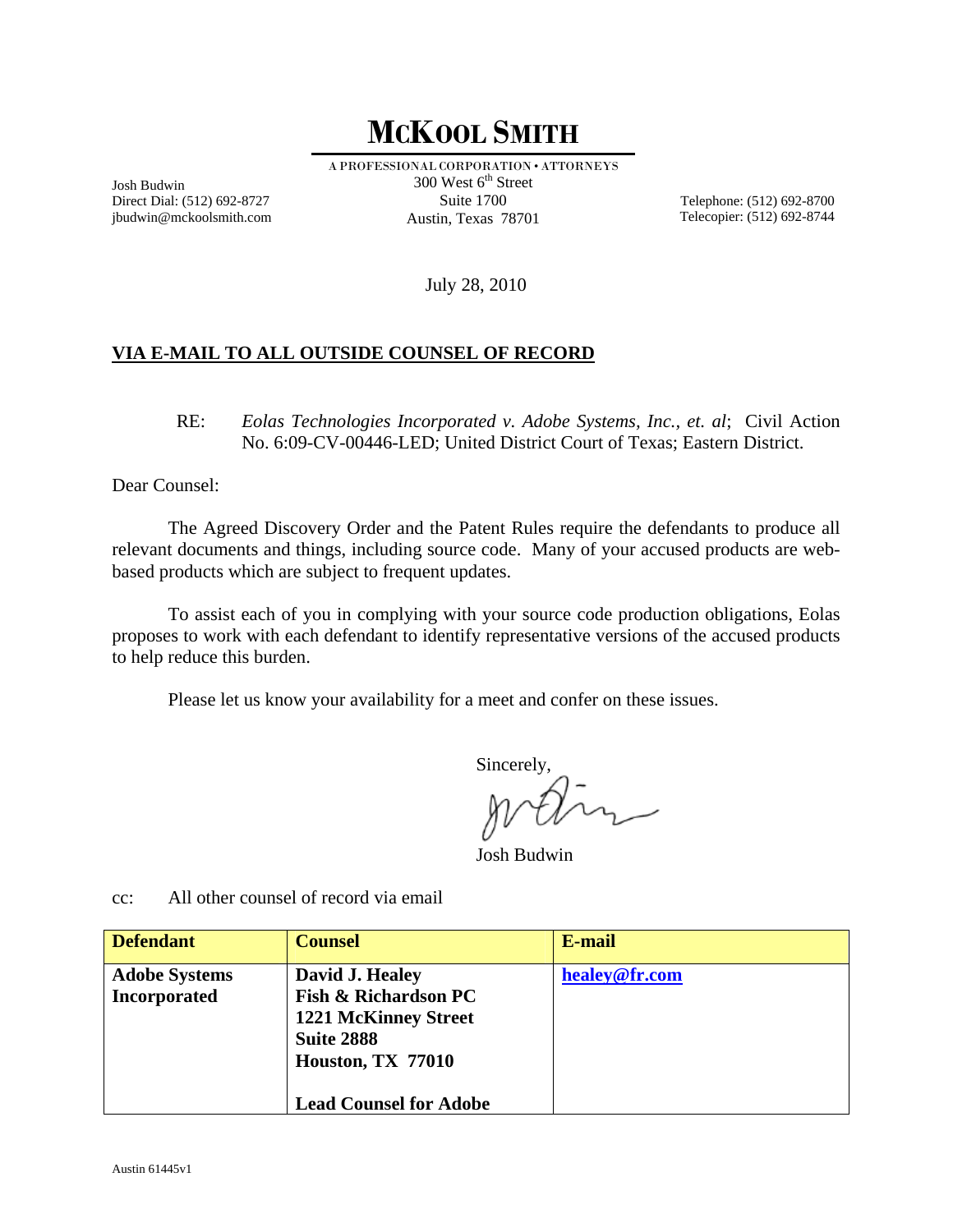| <b>Defendant</b>        | <b>Counsel</b>                       | <b>E-mail</b>               |
|-------------------------|--------------------------------------|-----------------------------|
|                         | <b>Systems Incorporated</b>          |                             |
|                         | Joseph P. Reid                       | reid@fr.com                 |
| Amazon.com Inc.         | Douglas E. Lumish                    | doug.lumish@weil.com        |
|                         | <b>Weil Gotshal &amp; Manges</b>     |                             |
|                         | <b>201 Redwood Shores Parkway</b>    |                             |
|                         | Redwood City, CA 94065               |                             |
|                         |                                      |                             |
|                         | <b>Lead Counsel for</b>              |                             |
|                         | Amazon.com, eBay Inc., and           |                             |
|                         | Yahoo! Inc.                          |                             |
|                         | <b>Matthew Powers</b>                | Amazon-Eolas@weil.com       |
|                         | Jared B. Bobrow                      |                             |
|                         | Joseph H. Lee                        |                             |
|                         | <b>Christian Hurt</b>                |                             |
| Apple, Inc.             | David T. Pritikin                    | dpritikin@sidley.com        |
|                         | <b>Sidley Austin - Chicago</b>       |                             |
|                         | <b>Bank One Plaza</b>                |                             |
|                         | <b>One South Dearborn Ave</b>        |                             |
|                         | Chicago, IL 60603                    |                             |
|                         | Lead Counsel for Apple, Inc.         |                             |
|                         | Richard A. Cederoth                  | $apple-eolas @sidley.com$   |
|                         | Shubham Mukherjee                    |                             |
|                         | Duy D. Nguyen                        |                             |
|                         | Teague I. Donahey                    |                             |
|                         | Theodore Whitley Chandler            |                             |
|                         | Eric Albritton                       | apple@emafirm.com           |
|                         | <b>Matthew Clay Harris</b>           |                             |
| <b>Blockbuster Inc.</b> | <b>Scott Wayne Breedlove</b>         | sbreedlove@velaw.com        |
|                         | <b>Vinson &amp; Elkins</b>           |                             |
|                         | 2001 Ross Avenue                     |                             |
|                         | <b>3700 Trammel Crow Center</b>      |                             |
|                         | Dallas, TX 75201                     |                             |
|                         |                                      |                             |
|                         | <b>Lead Counsel for Blockbuster</b>  |                             |
|                         | Inc.<br>David Kent Wooten            | Blockbuster-Eolas@velaw.com |
|                         | <b>Thomas L. Duston</b>              |                             |
| <b>CDW Corporation</b>  | <b>Marshall Gerstein &amp; Borun</b> | tduston@marshallip.com      |
|                         | 233 S. Wacker Drive                  |                             |
|                         | <b>6300 Sears Tower</b>              |                             |
|                         | Chicago, IL 60606                    |                             |
|                         |                                      |                             |
|                         | <b>Lead Counsel for CDW</b>          |                             |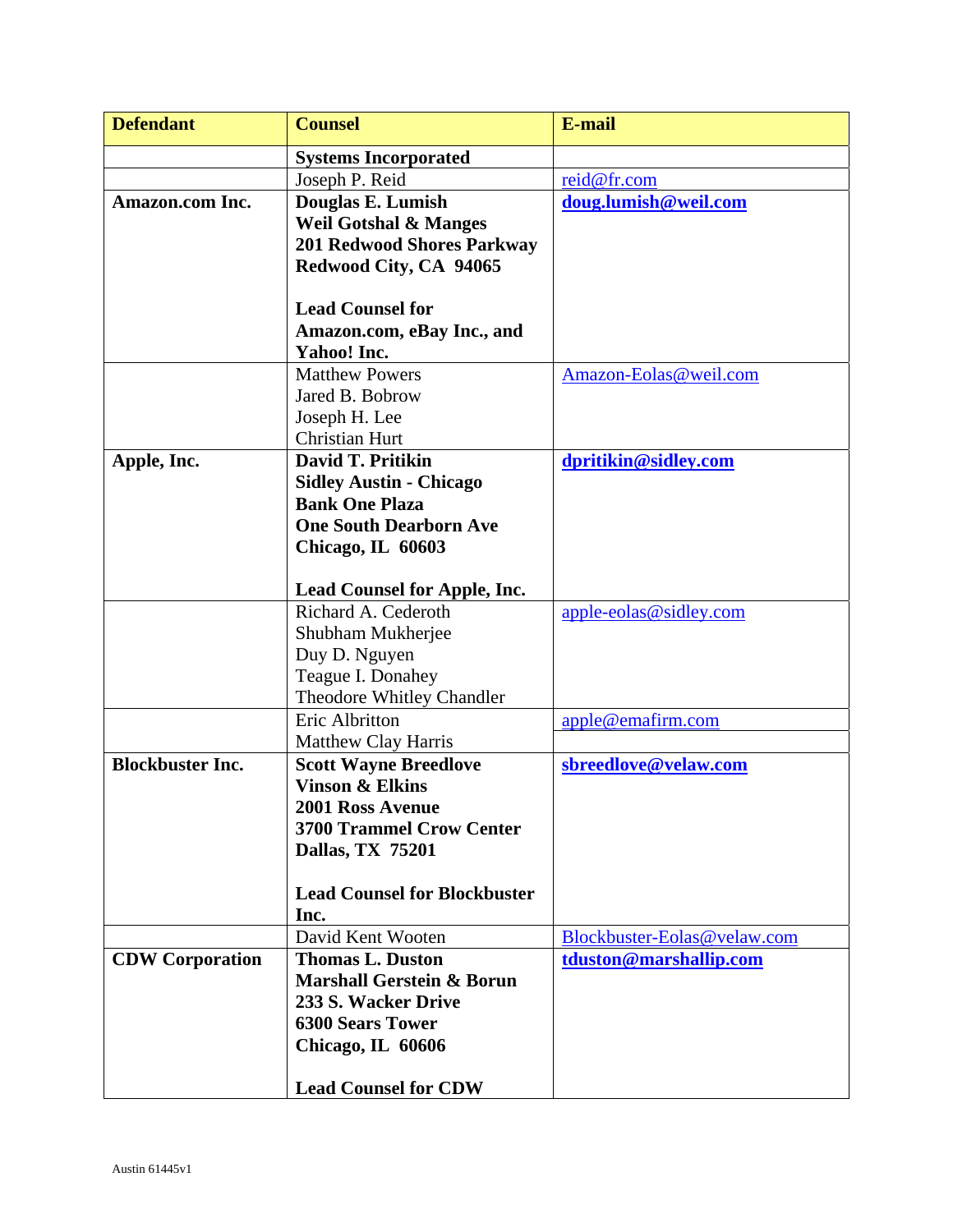| <b>Defendant</b>    | <b>Counsel</b>                          | E-mail                        |
|---------------------|-----------------------------------------|-------------------------------|
|                     | Corporation                             |                               |
|                     | Juliane Hartzell                        | eolas@marshallip.com          |
|                     | Scott A. Sanderson                      |                               |
|                     | Anthony S. Gabrielson                   |                               |
|                     | Eric Hugh Findlay                       | efindlay@findlaycraft.com     |
|                     | <b>Brian Craft</b>                      | bcraft@findlaycraft.com       |
| Citigroup Inc.      | <b>Edwin R. DeYoung</b>                 | edeyoung@lockelord.com        |
|                     | <b>Locke Lord Bissell &amp; Liddell</b> |                               |
|                     | <b>LLP</b>                              |                               |
|                     | 2200 Ross Ave.                          |                               |
|                     | <b>Suite 2200</b>                       |                               |
|                     | Dallas, TX 75201                        |                               |
|                     |                                         |                               |
|                     | <b>Lead Counsel for Citigroup</b>       |                               |
|                     | Inc.                                    |                               |
|                     | Roger Brian Cowie                       | Citibank.Eolas@lockelord.com  |
|                     | <b>Galyn Dwight Gafford</b>             |                               |
|                     | <b>Michael Scott Fuller</b>             |                               |
|                     | Roy William Hardin                      |                               |
|                     | Jason E. Mueller                        |                               |
|                     | Eric L. Sophir                          | esophir@kslaw.com             |
|                     | Alexas D. Skucas                        | askucas@kslaw.com             |
| eBay Inc.           | Douglas E. Lumish                       | doug.lumish@weil.com          |
|                     | <b>Weil Gotshal &amp; Manges</b>        |                               |
|                     | <b>201 Redwood Shores Parkway</b>       |                               |
|                     | Redwood City, CA 94065                  |                               |
|                     | <b>Lead Counsel for</b>                 |                               |
|                     | Amazon.com, eBay Inc., and              |                               |
|                     | Yahoo! Inc.                             |                               |
|                     | <b>Matthew Douglas Powers</b>           | eBay-Eolas@weil.com           |
|                     | Christian J. Hurt                       |                               |
|                     | Jared B. Bobrow                         |                               |
|                     | Joseph H. Lee                           |                               |
| Frito-Lay, Inc. and | <b>Jeffrey K. Joyner</b>                | joynerj@gtlaw.com             |
| Rent-A-Center, Inc. | <b>Greenberg Taurig, LLP</b>            |                               |
|                     | 2450 Colorado Ave.                      |                               |
|                     | <b>Suite 400E</b>                       |                               |
|                     | Santa Monica, CA 90404                  |                               |
|                     |                                         |                               |
|                     | <b>Lead Counsel for Frito-Lay,</b>      |                               |
|                     | Inc. and Rent-A-Center, Inc.            |                               |
|                     | Jeffrey F. Yee                          | Frito-JCP-RAC-Eolas@gtlaw.com |
|                     | <b>Brian Carpenter</b>                  | Brian.Carpenter@BJCIPLaw.com  |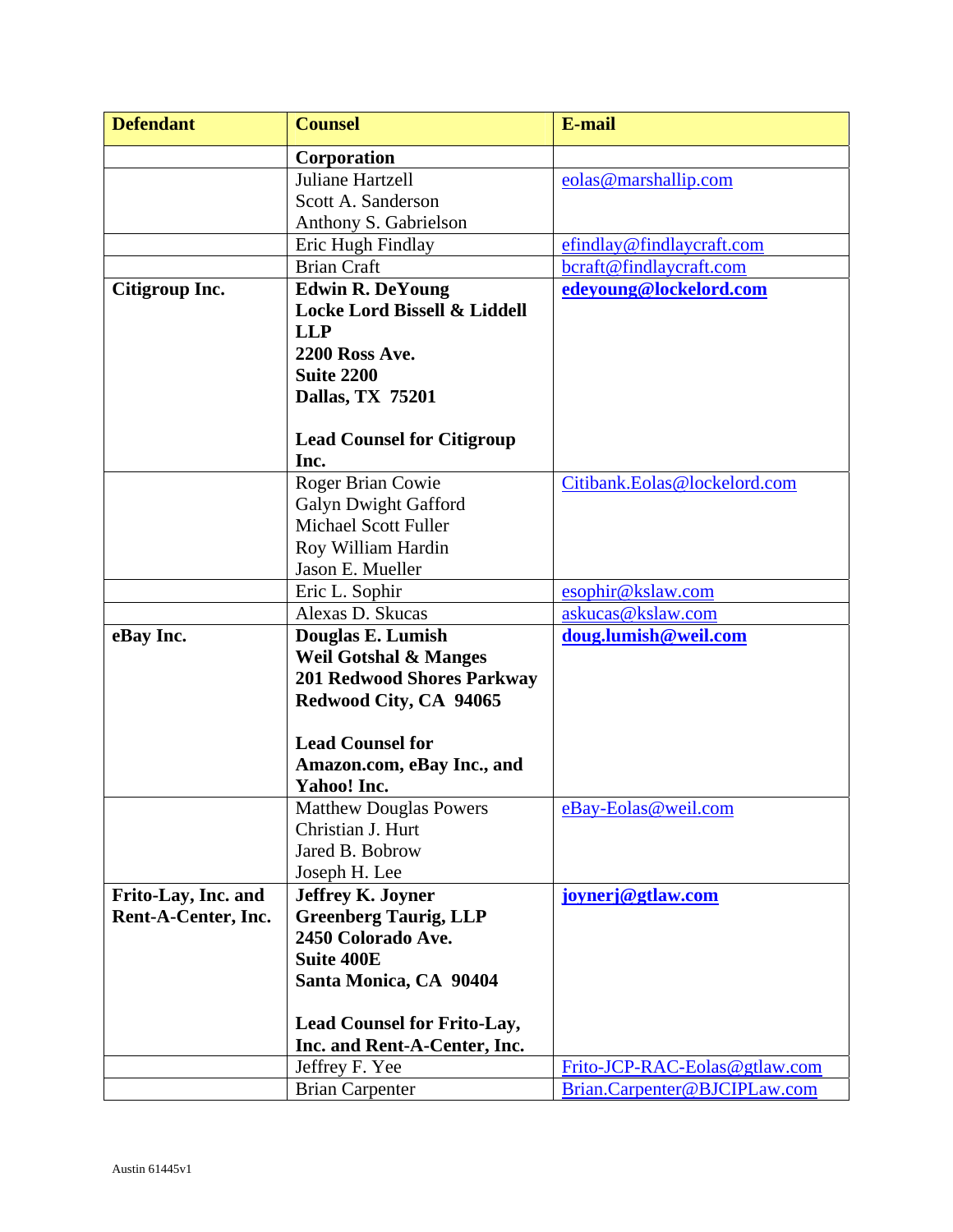| <b>Defendant</b>         | <b>Counsel</b>                                          | E-mail                        |
|--------------------------|---------------------------------------------------------|-------------------------------|
|                          | Eric W. Buether                                         | Eric.Buether@BJCIPLaw.com     |
|                          | Christopher M. Joe                                      | Chris.Joe@BJCIPLaw.com        |
| The Go Daddy             | <b>Thomas M. Melsheimer</b>                             | melsheimer@fr.com             |
| Group, Inc.              | <b>Fish &amp; Richardson</b>                            |                               |
|                          | 1717 Main Street                                        |                               |
|                          | <b>Suite 5000</b>                                       |                               |
|                          | Dallas, TX 75201                                        |                               |
|                          |                                                         |                               |
|                          | <b>Lead Counsel for The Go</b>                          |                               |
|                          | Daddy Group, Inc.                                       |                               |
|                          | Neil J. McNabnay                                        | mcnabnay@fr.com               |
|                          | J. Nicholas Bunch                                       | bunch@fr.com                  |
|                          | Proshanto Mukherji                                      | mukherji@fr.com               |
| <b>Google Inc. and</b>   | Scott T. Weingaertner                                   | sweingaertner@kslaw.com       |
| YouTube                  | King & Spalding, LLP                                    |                               |
|                          | 1185 Avenue of the Americas                             |                               |
|                          | New York, NY 10036                                      |                               |
|                          |                                                         |                               |
|                          | <b>Lead Counsel for Google Inc.</b><br>and YouTube, LLC |                               |
|                          | Robert F. Perry                                         | Google-Eolas@kslaw.com        |
|                          | Christopher C. Carnaval                                 |                               |
|                          | Mark H. Francis                                         |                               |
|                          | Michael E. Jones                                        | mikejones@potterminton.com    |
|                          | Allen F. Gardner                                        | allengardner@potterminton.com |
| <b>J.C. Penney</b>       | <b>Christopher M. Joe</b>                               | Chris.Joe@BJCIPLaw.com        |
| Company, Inc.            | <b>Buether Joe &amp; Carpenter</b>                      |                               |
|                          | 1700 Pacific, Suite 2390                                |                               |
|                          | Dallas, TX 75201                                        |                               |
|                          |                                                         |                               |
|                          | <b>Lead Counsel for J.C. Penney</b>                     |                               |
|                          | Company, Inc.                                           |                               |
|                          | Jeffrey Joyner                                          | Frito-JCP-RAC-Eolas@gtlaw.com |
|                          | Jeffrey Yee                                             |                               |
|                          | <b>Brian Carpenter</b>                                  | Brian.Carpenter@BJCIPLaw.com  |
|                          | Eric W. Buether                                         | Eric.Buether@BJCIPLaw.com     |
| <b>J.P. Morgan Chase</b> | <b>Joel Mark Freed</b>                                  | jfreed@mwe.com                |
| & Co.                    | <b>McDermott Will &amp; Emery</b>                       |                               |
|                          | 600 13th Street, NW                                     |                               |
|                          | 12th Floor                                              |                               |
|                          | <b>Washington, CD 20005-3096</b>                        |                               |
|                          | <b>Lead Counsel for JPMorgan</b>                        |                               |
|                          | Chase & Co.                                             |                               |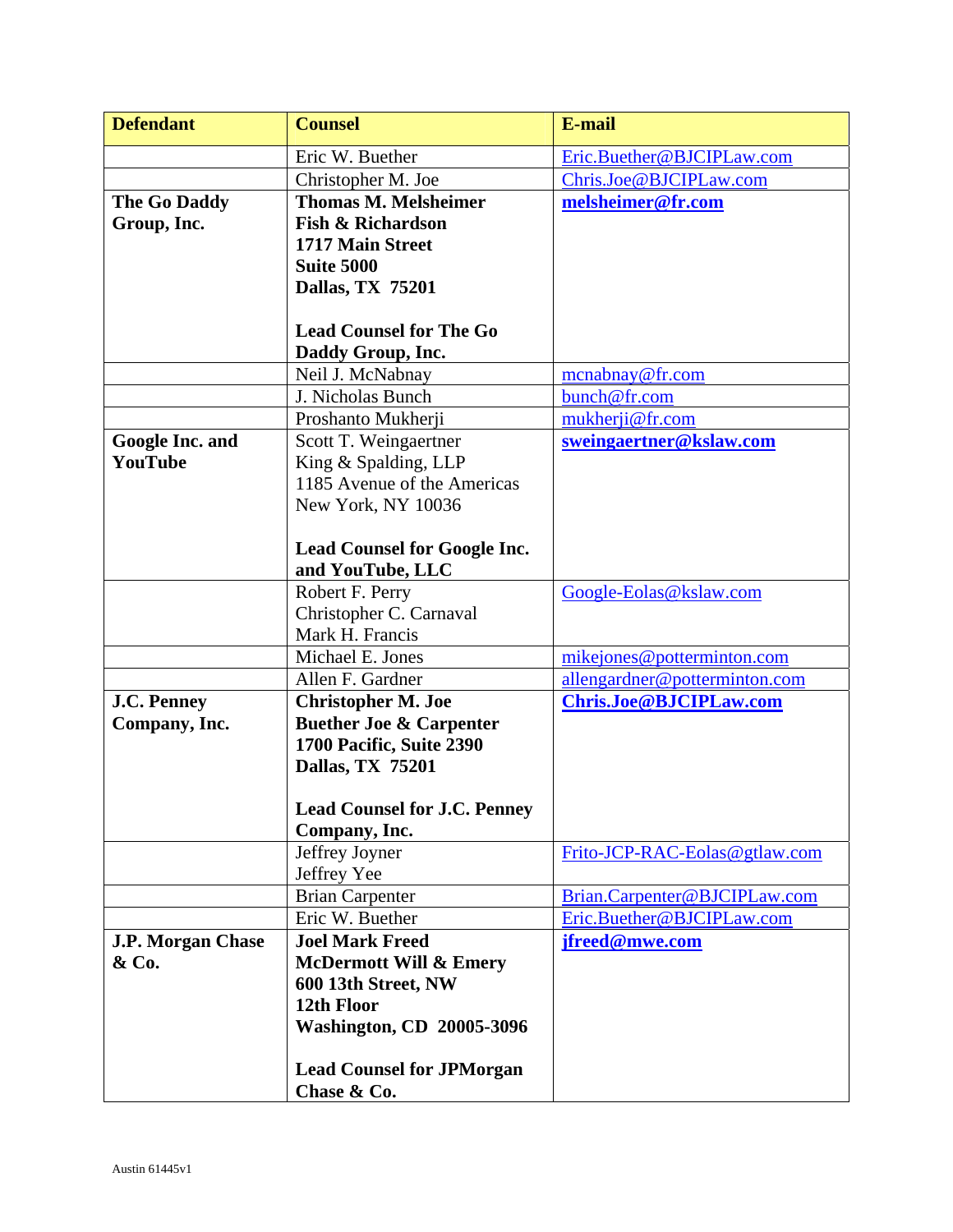| <b>Defendant</b>           | <b>Counsel</b>                       | E-mail                        |
|----------------------------|--------------------------------------|-------------------------------|
|                            | David Crump                          | dcrump@mwe.com                |
|                            | <b>Steve Shahida</b>                 | sshahida@mwe.com              |
|                            | Debra Elaine Gunter                  | debby@yw-lawfirm.com          |
|                            | Herbert A. Yarbrough, III            | trey@yw-lawfirm.com           |
| <b>New Frontier</b>        | <b>Michael Simons</b>                | msimons@akingump.com          |
| Media, Inc.                | <b>Akin Gump Strauss Hauer &amp;</b> |                               |
|                            | <b>Feld LLP</b>                      |                               |
|                            | 300 West 6th                         |                               |
|                            | <b>Suite 2100</b>                    |                               |
|                            | <b>Austin, TX 78701</b>              |                               |
|                            |                                      |                               |
|                            | <b>Lead Counsel for New</b>          |                               |
|                            | <b>Frontier Media, Inc.</b>          |                               |
|                            | Anthony T. Pierce                    | eolaslitigation@akingump.com  |
| <b>Office Depot</b>        | <b>Kenneth Jurek</b>                 | kjurek@mwe.com                |
|                            | <b>McDermott Law Firm</b>            |                               |
|                            | <b>227 West Monroe Street</b>        |                               |
|                            | Chicago, IL 60606                    |                               |
|                            |                                      |                               |
|                            | <b>Lead Counsel for Office Depot</b> |                               |
|                            | David M. Stein                       | dstein@mwe.com                |
|                            | Suzanne M. Wallman                   | swallman@mwe.com              |
|                            | Brett E. Bachtell                    | bbachtell@mwe.com             |
|                            | J. Thad Heartfield                   | thad@jth-law.com              |
| Perot Systems Corp.        | <b>Barton E. Showalter</b>           | bart.showalter@bakerbotts.com |
|                            | <b>Baker &amp; Botts</b>             |                               |
|                            | <b>2001 Ross Ave.</b>                |                               |
|                            | Suite 600                            |                               |
|                            | Dallas, TX 75201                     |                               |
|                            | <b>Lead Counsel for Perot</b>        |                               |
|                            | <b>Systems Corp.</b>                 |                               |
|                            | Douglas Mark Kubehl                  | DLEolasTeam@bakerbotts.com    |
|                            | David O. Taylor                      |                               |
|                            | Vernon E. Evans                      |                               |
|                            | Deron R. Dacus                       | ddacus@rameyflock.com         |
| <b>Playboy Enterprises</b> | <b>Avelyn Marie Ross</b>             | aross@velaw.com               |
| <b>International</b>       | <b>Vinson &amp; Elkins</b>           |                               |
|                            | 2801 Via Fortuna                     |                               |
|                            | <b>Suite 100</b>                     |                               |
|                            | <b>Austin, TX 78746</b>              |                               |
|                            |                                      |                               |
|                            | <b>Lead Counsel for Playboy</b>      |                               |
|                            | <b>Enterprises International</b>     |                               |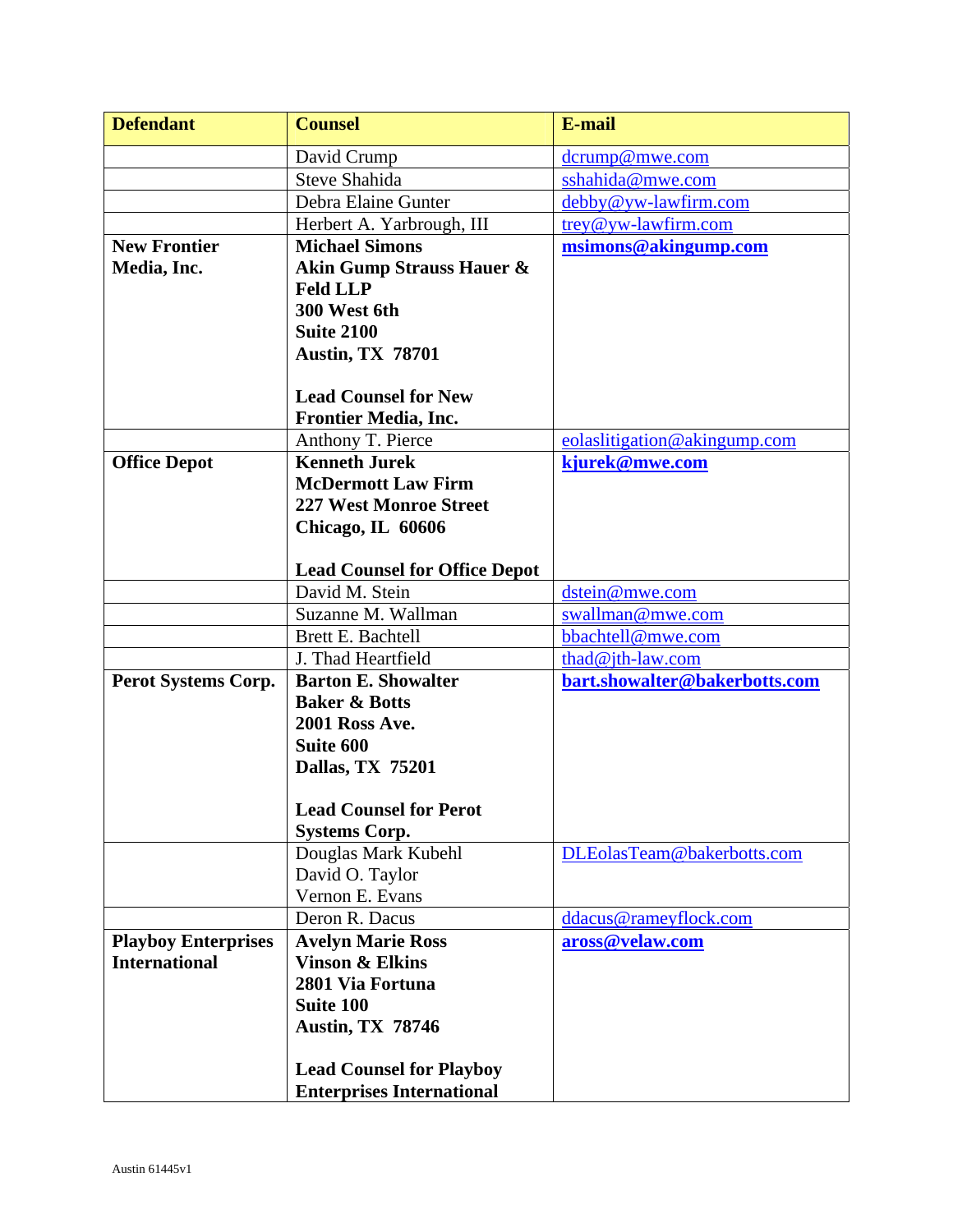| <b>Defendant</b>          | <b>Counsel</b>                        | <b>E-mail</b>                    |
|---------------------------|---------------------------------------|----------------------------------|
|                           | Gentry C. McLean                      | Playboy-Eolas@velaw.com          |
|                           | David B. Weaver                       |                                  |
|                           | John A. Fedock                        |                                  |
| Staples, Inc.             | <b>Michael Ernest Richardson</b>      | mrichardson@brsfirm.com          |
|                           | <b>Beck Redden &amp; Secrest</b>      |                                  |
|                           | 1221 McKinney                         |                                  |
|                           | <b>Suite 4500</b>                     |                                  |
|                           | Houston, TX 77010                     |                                  |
|                           | <b>Lead Counsel for Staples, Inc.</b> |                                  |
|                           | Alexandra McTague                     | alexandra.mctague@wilmerhale.com |
|                           | Donald R. Steinberg                   | don.steinberg@wilmerhale.com     |
|                           | Mark Matuschak                        | mark.matuschak@wilmerhale.com    |
|                           | Daniel V. Williams                    | daniel.williams@wilmerhale.com   |
|                           | Kate Hutchins                         | Kate.Hutchins@wilmerhale.com     |
| <b>Sun Microsystems,</b>  | <b>Eric Hugh Findlay</b>              | efindlay@findlaycraft.com        |
| Inc.                      | <b>Findlay Craft</b>                  |                                  |
|                           | 6760 Old Jacksonville                 |                                  |
|                           | <b>Highway</b>                        |                                  |
|                           | <b>Suite 101</b>                      |                                  |
|                           | <b>Tyler, TX 75703</b>                |                                  |
|                           | <b>Lead Counsel for Sun</b>           |                                  |
|                           | Microsystems, Inc.                    |                                  |
|                           | Mark D. Fowler                        | Oracle-Eolas@dlapiper.com        |
|                           | Kathryn B. Riley                      |                                  |
| <b>Texas Instruments,</b> | <b>Carl R. Roth</b>                   | cr@rothfirm.com                  |
| Inc.                      | <b>The Roth Law Firm</b>              |                                  |
|                           | 115 N. Wellington                     |                                  |
|                           | <b>Suite 200</b>                      |                                  |
|                           | P.O. Box 876<br>Marshall, TX 75671    |                                  |
|                           |                                       |                                  |
|                           | <b>Lead Counsel for Texas</b>         |                                  |
|                           | Instruments, Inc.                     |                                  |
|                           | Amanda Aline Abraham                  | aa@rothfirm.com                  |
|                           | Brendan Clay Roth                     | br@rothfirm.com                  |
| Yahoo! Inc.               | Douglas E. Lumish                     | doug.lumish@weil.com             |
|                           | <b>Weil Gotshal &amp; Manges</b>      |                                  |
|                           | <b>201 Redwood Shores Parkway</b>     |                                  |
|                           | Redwood City, CA 94065                |                                  |
|                           | <b>Lead Counsel for</b>               |                                  |
|                           | Amazon.com, eBay Inc., and            |                                  |